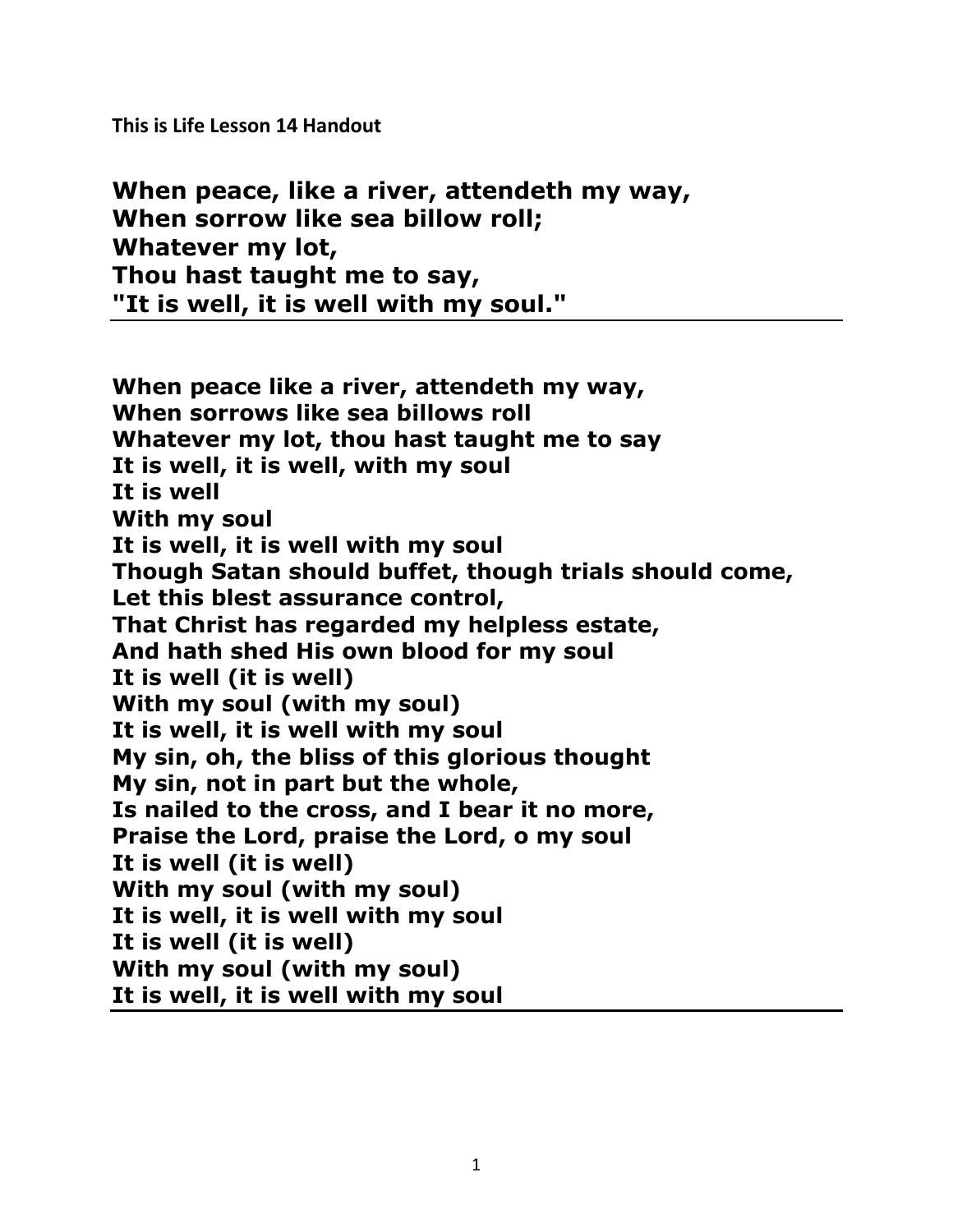# **2 Samuel 13 (NASB95)**

**1 Now it was after this that Absalom the son of David had a beautiful sister whose name was Tamar, and Amnon the son of David loved her.** 



**2 Amnon was so frustrated because of his sister Tamar that he made himself ill, for she was a virgin, and it seemed hard to Amnon to do anything to her.** 

**3 But Amnon had a friend whose name was Jonadab, the son of Shimeah, David's brother; and Jonadab was a very shrewd man.** 

**4 He said to him, "O son of the king, why are you so depressed morning after morning? Will you not tell me?" Then Amnon said to him, "I am in love with Tamar, the sister of my brother Absalom."** 

**5 Jonadab then said to him, "Lie down on your bed and pretend to be ill; when your father comes to see you, say to him, 'Please let my sister Tamar come and give me some**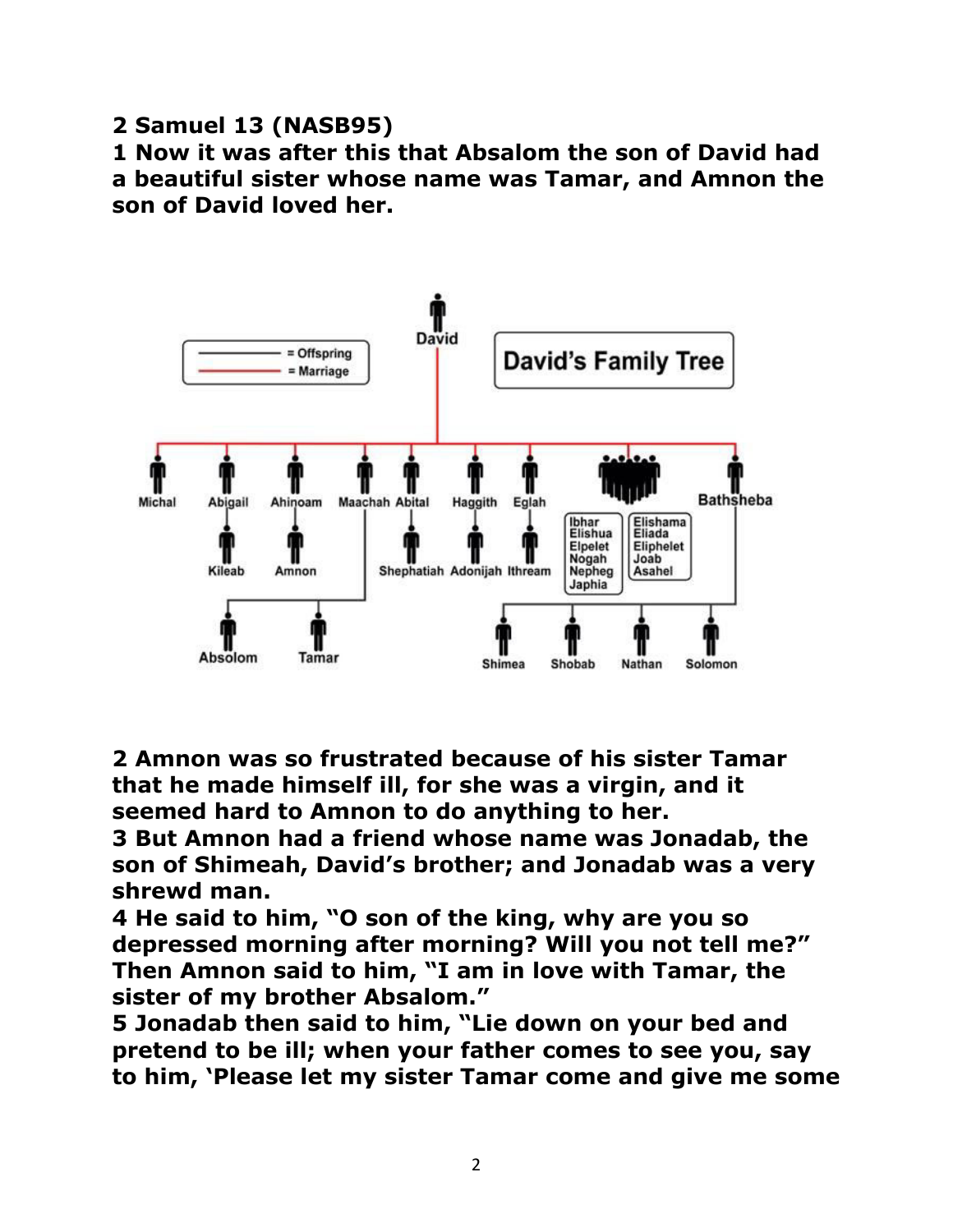**food to eat, and let her prepare the food in my sight, that I may see it and eat from her hand.' "** 

**6 So Amnon lay down and pretended to be ill; when the king came to see him, Amnon said to the king, "Please let my sister Tamar come and make me a couple of cakes in my sight, that I may eat from her hand."**

*The Duke of Wellington once noted: "The thing that impresses me most about America is the way parents obey their children."* 

**7 Then David sent to the house for Tamar, saying, "Go now to your brother Amnon's house, and prepare food for him."** 

**8 So Tamar went to her brother Amnon's house, and he was lying down. And she took dough, kneaded it, made cakes in his sight, and baked the cakes.** 

**11 When she brought them to him to eat, he took hold of her and said to her, "Come, lie with me, my sister."** 

**12 But she answered him, "No, my brother, do not violate me, for such a thing is not done in Israel; do not do this disgraceful thing!** 

**13 "As for me, where could I get rid of my reproach? And as for you, you will be like one of the fools in Israel. Now therefore, please speak to the king, for he will not withhold me from you."** 

**14 However, he would not listen to her; since he was stronger than she, he violated her and lay with her.** 

**15 Then Amnon hated her with a very great hatred; for the hatred with which he hated her was greater than the love**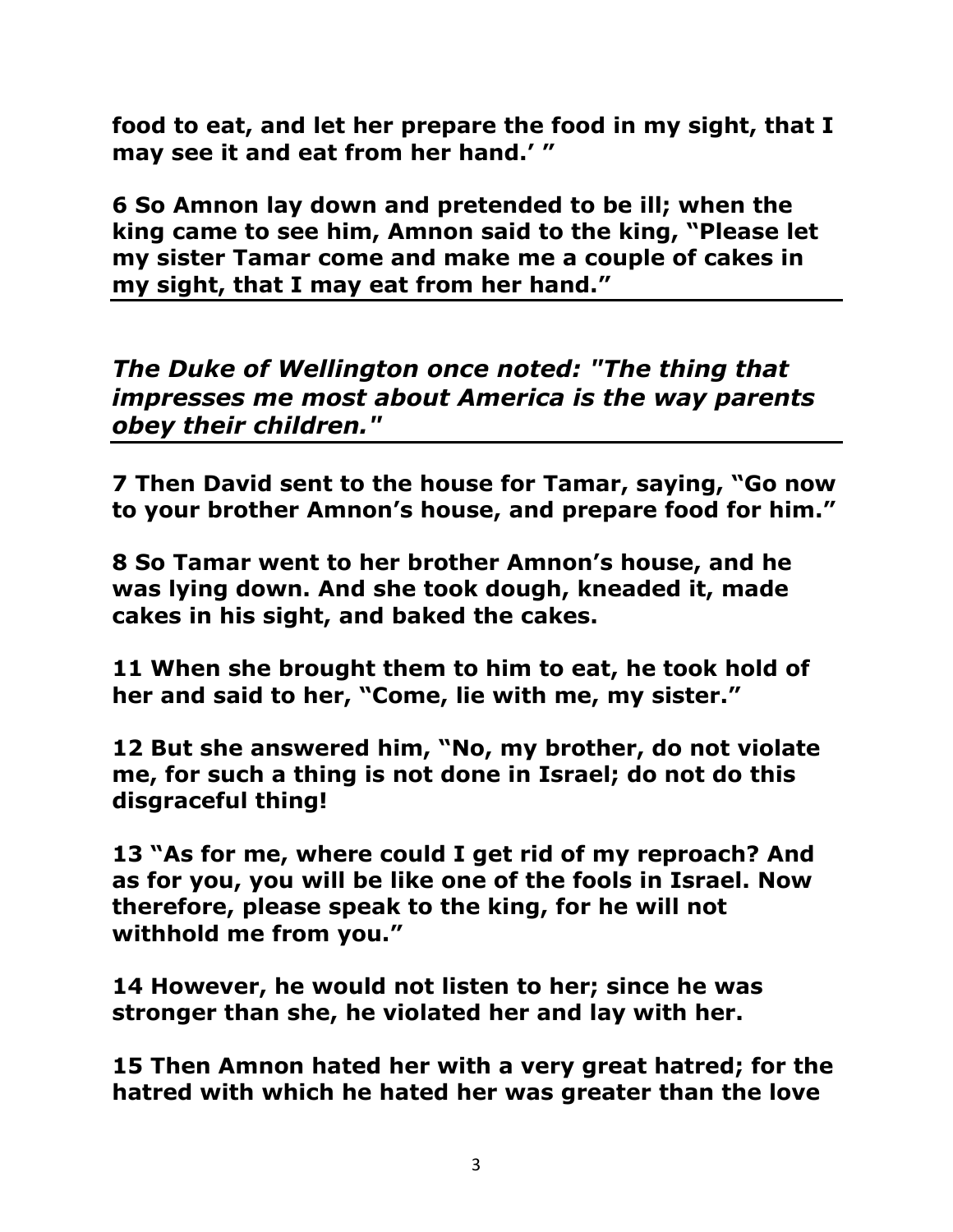**with which he had loved her. And Amnon said to her, "Get up, go away!"** 

**16 But she said to him, "No, because this wrong in sending me away is greater than the other that you have done to me!" Yet he would not listen to her.** 

**17 Then he called his young man who attended him and said, "Now throw this woman out of my presence, and lock the door behind her."** 

**18 Now she had on a long-sleeved garment; for in this manner the virgin daughters of the king dressed themselves in robes. Then his attendant took her out and locked the door behind her.** 

**19 Tamar put ashes on her head and tore her long-sleeved garment which was on her; and she put her hand on her head and went away, crying aloud as she went.** 

**2 Samuel 14:25-26**

**25 In all Israel there was not a man so highly praised for his handsome appearance as Absalom. From the top of his head to the sole of his foot there was no blemish in him.** 

**26 Whenever he cut the hair of his head—he used to cut his hair once a year because it became too heavy for him he would weigh it, and its weight was two hundred shekels by the royal standard.** 

**20 Then Absalom her brother said to her, "Has Amnon your brother been with you? But now keep silent, my sister, he is your brother; do not take this matter to heart." So Tamar remained and was desolate in her brother Absalom's house.**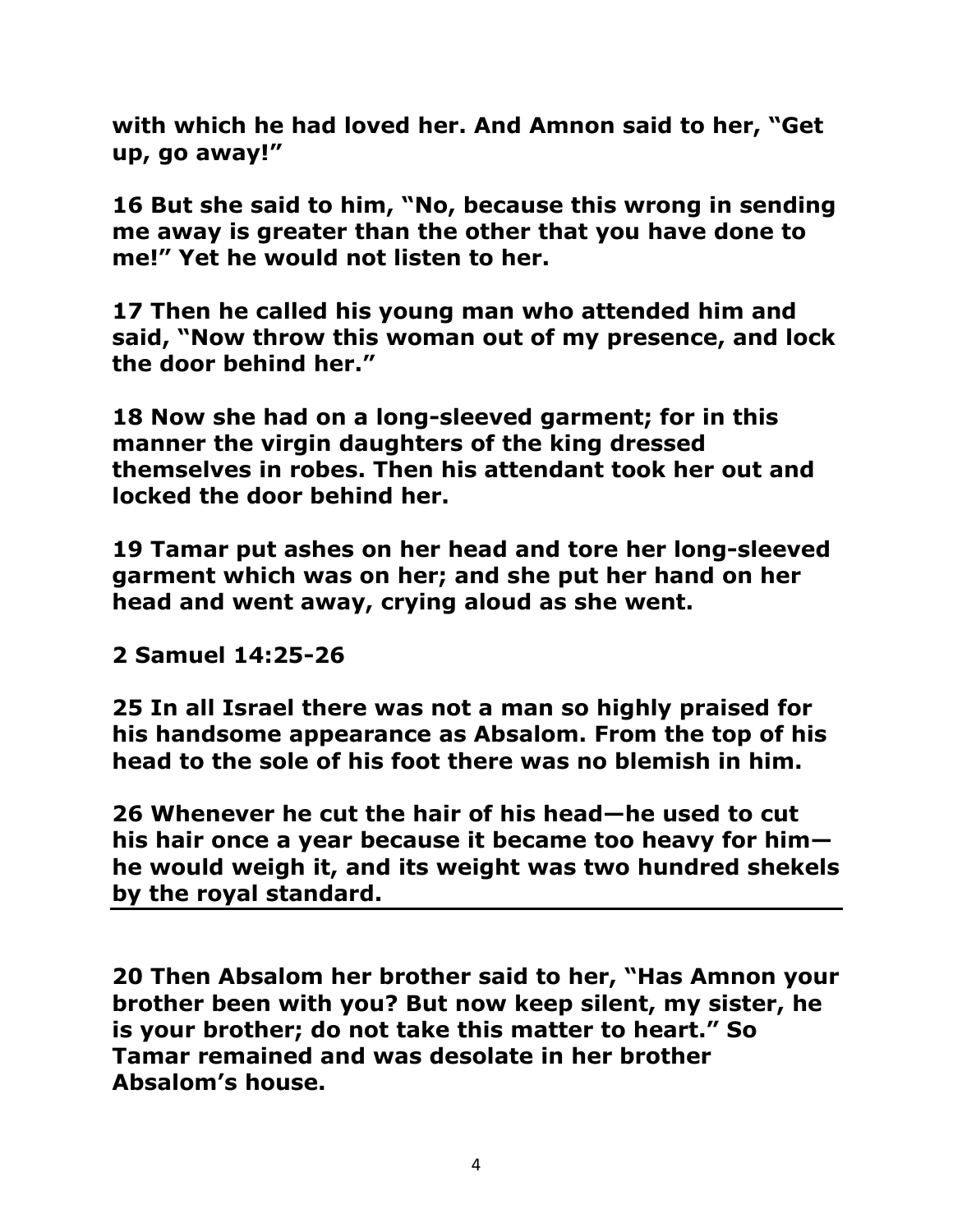**21 Now when King David heard of all these matters, he was very angry.** 

**22 But Absalom did not speak to Amnon either good or bad; for Absalom hated Amnon because he had violated his sister Tamar.** 

**23 Now it came about after two full years that Absalom had sheepshearers in Baal-hazor, which is near Ephraim, and Absalom invited all the king's sons.** 

**24 Absalom came to the king and said, "Behold now, your servant has sheepshearers; please let the king and his servants go with your servant."**

**26 Then Absalom said, "If not, please let my brother Amnon go with us." And the king said to him, "Why should he go with you?"** 

**27 But when Absalom urged him, he let Amnon and all the king's sons go with him.**

**28 Absalom commanded his servants, saying, "See now, when Amnon's heart is merry with wine, and when I say to you, 'Strike Amnon,' then put him to death. Do not fear; have not I myself commanded you? Be courageous and be valiant."** 

**29 The servants of Absalom did to Amnon just as Absalom had commanded. Then all the king's sons arose and each mounted his mule and fled.** 

**32 …for Amnon alone is dead; because by the intent of Absalom this has been determined since the day that he violated his sister Tamar.**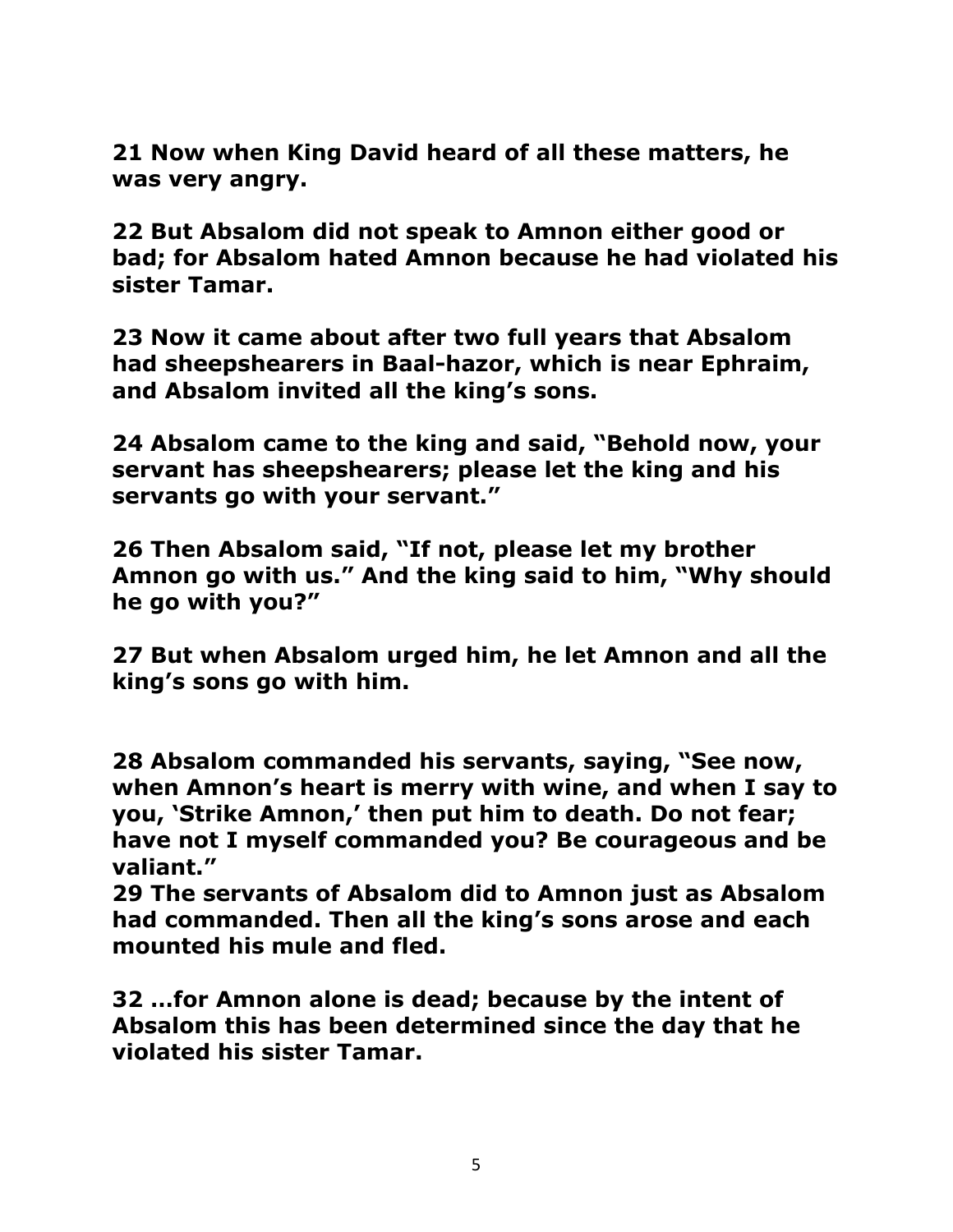## **38 So Absalom had fled and gone to Geshur, and was there three years.**

#### **Matthew West**

**It's the hardest thing to give away And the last thing on your mind today It always goes to those who don't deserve It's the opposite of how you feel When they pain they caused is just too real Takes everything you have to say the word Forgiveness, forgiveness It flies in the face of all your pride It moves away the mad inside It's always anger's own worst enemy Even when the jury and the judge Say you've got a right to hold a grudge It's the whisper in your ear saying set it free Forgiveness, forgiveness Forgiveness, forgiveness Show me how to love the unlovable Show me how to reach the unreachable Help me now to do the impossible Forgiveness, forgiveness Help me now to do the impossible Forgiveness It'll clear the bitterness away It can even set a prisoner free There is no end to what its power can do So let it go and be amazed by what you see through eyes of grace The prisoner that it really frees is you Forgiveness, forgiveness Forgiveness, forgiveness Show me how to love the unlovable Show me how to reach the unreachable**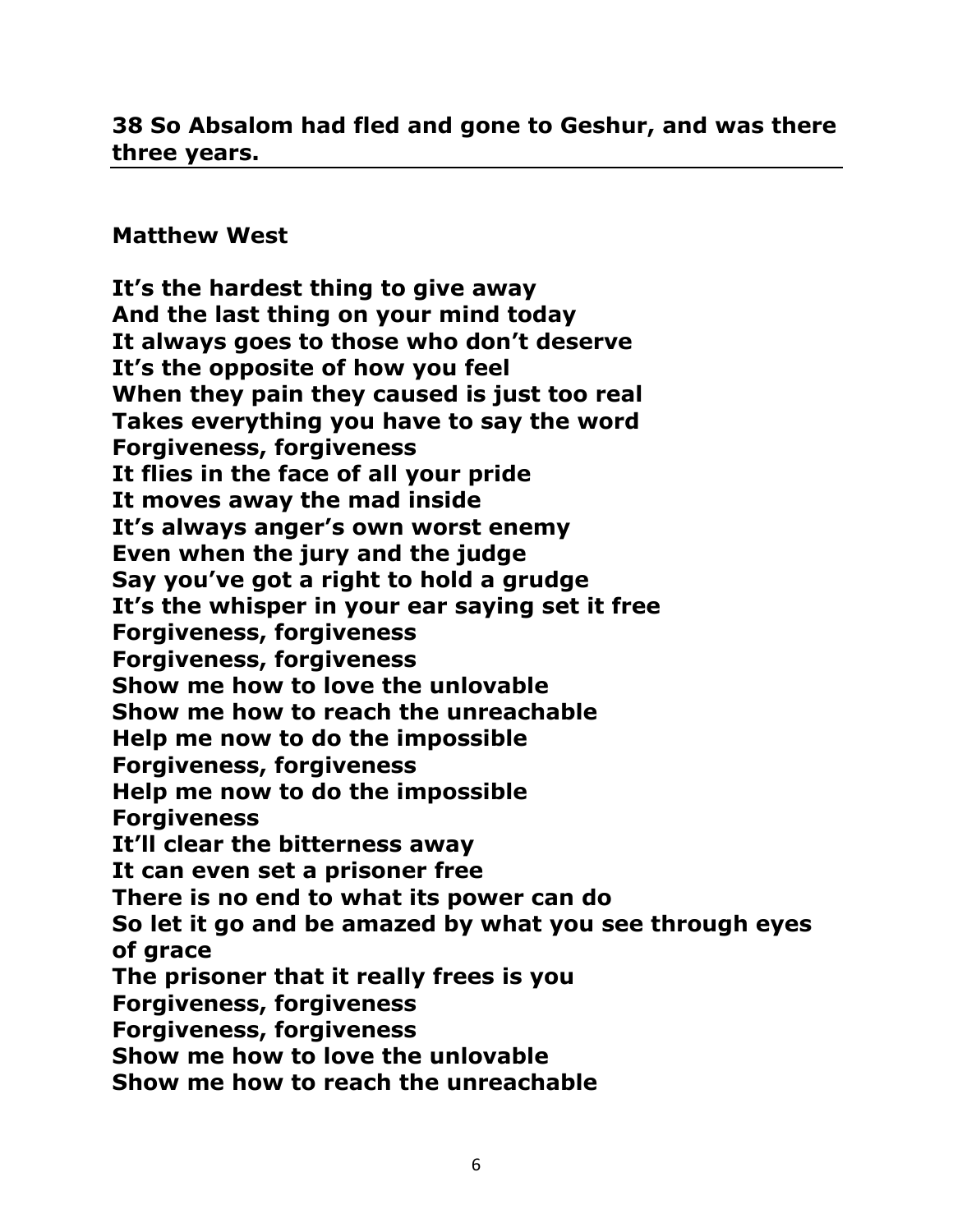**Help me now to do the impossible Forgiveness I want finally set it free Show me how to see what your mercy sees Help me now to give what You gave to me Forgiveness, forgiveness Forgiveness, forgiveness** 

**2 Samuel 14** 

**23 So Joab arose and went to Geshur and brought Absalom to Jerusalem.** 

**24 However the king said, "Let him turn to his own house, and let him not see my face." So Absalom turned to his own house and did not see the king's face.** 

**28 Now Absalom lived two full years in Jerusalem, and did not see the king's face.** 

# **2 Samuel 15**

**2 Absalom used to rise early and stand beside the way to the gate; and when any man had a suit to come to the king for judgment, Absalom would call to him and say, "From what city are you?" And he would say, "Your servant is from one of the tribes of Israel."** 

**3 Then Absalom would say to him, "See, your claims are good and right, but no man listens to you on the part of the king."** 

**4 Moreover, Absalom would say, "Oh that one would appoint me judge in the land, then every man who has any suit or cause could come to me and I would give him justice."**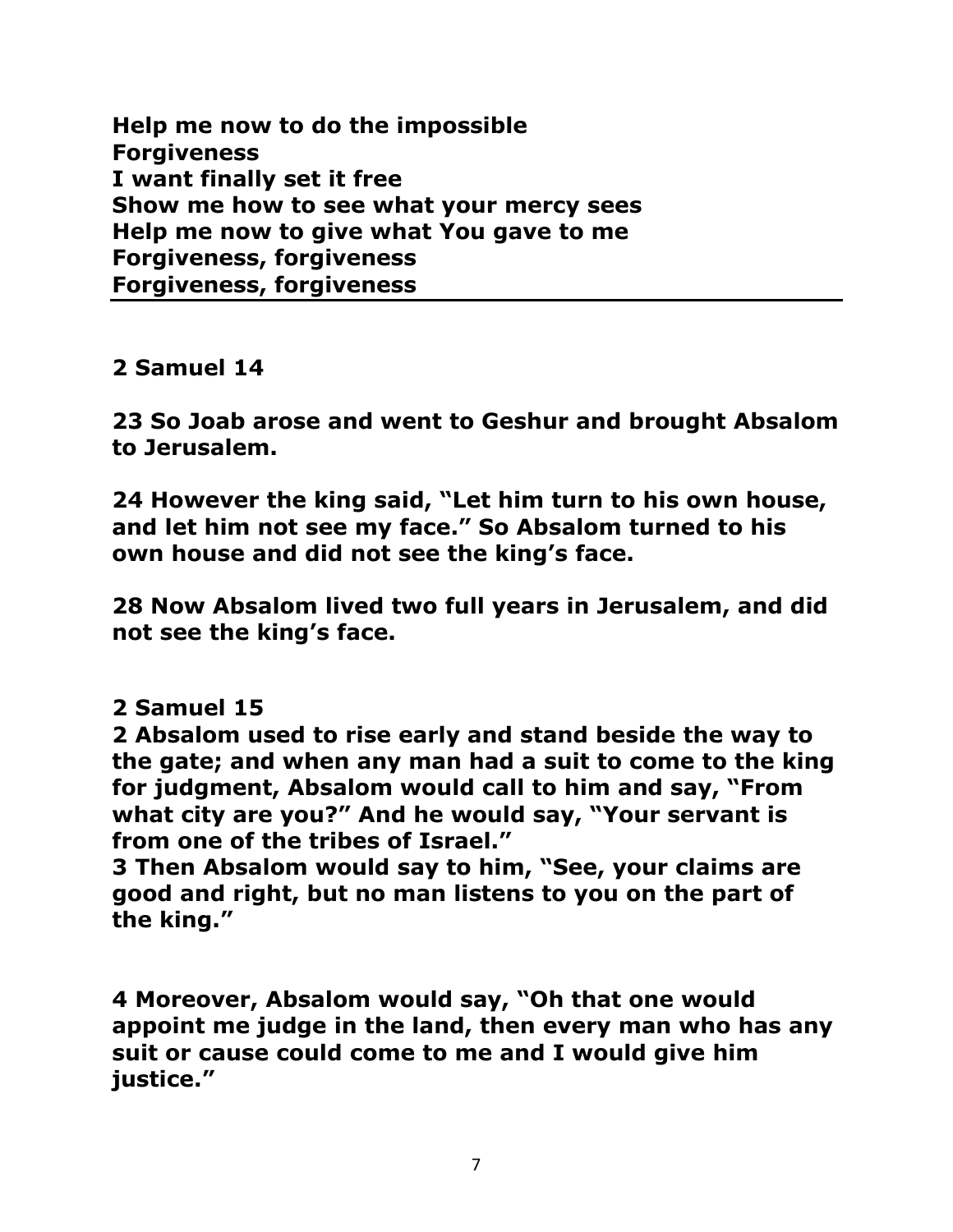**5 And when a man came near to prostrate himself before him, he would put out his hand and take hold of him and kiss him.** 

**6 In this manner Absalom dealt with all Israel who came to the king for judgment; so Absalom stole away the hearts of the men of Israel.** 

**13 Then a messenger came to David, saying, "The hearts of the men of Israel are with Absalom."** 

**14 David said to all his servants who were with him at Jerusalem, "Arise and let us flee, for otherwise none of us will escape from Absalom. Go in haste, or he will overtake us quickly and bring down calamity on us and strike the city with the edge of the sword."** 

**16 So the king went out and all his household with him. But the king left ten concubines to keep the house.** 

# **2 Samuel 15:25**

**The king said to Zadok, "Return the ark of God to the city. If I find favor in the sight of the LORD, then He will bring me back again and show me both it and His habitation.** 

**30 And David went up the ascent of the Mount of Olives, and wept as he went, and his head was covered and he walked barefoot. Then all the people who were with him each covered his head and went up weeping as they went.** 

#### **2 Samuel 12:11**

**11 "This is what the LORD says: 'Out of your own household I am going to bring calamity upon you. Before your very eyes I will take your wives and give them to one who is**